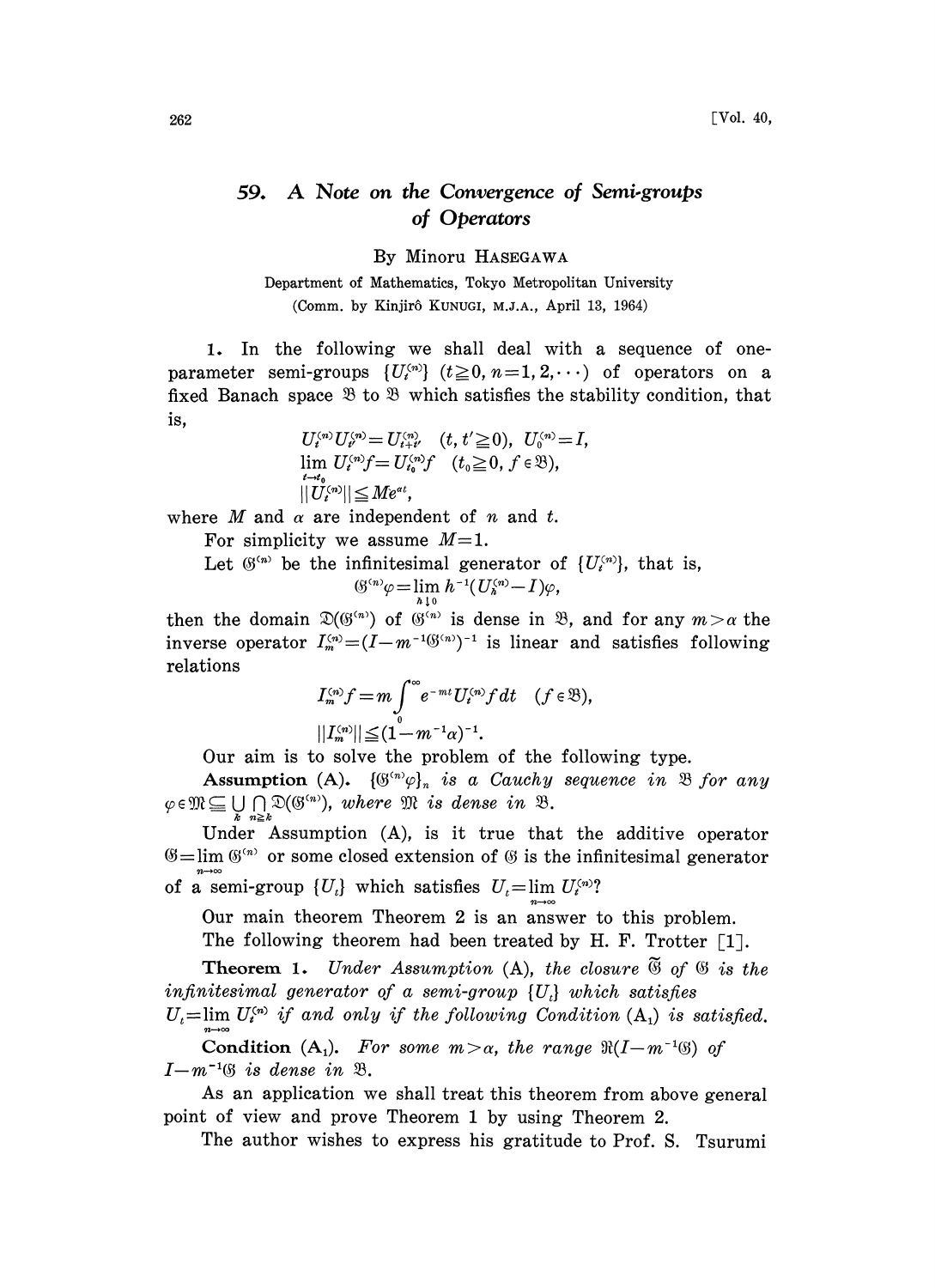and Mr. K. Sato for their kind advice.

 $\it in$ 

2. In the following we assume Assumption (A) and shall prove that Condition  $(B_1)$  gives a necessary and sufficient condition for this problem.

Condition (B<sub>1</sub>). For any 
$$
t, t \ge 0
$$
,  
\n $\lim_{n,m' \to \infty} |U_t^{(n)}U_t^{(n)}f - U_t^{(n')}U_t^{(n)}f|| = 0$   $(f \in \mathcal{B})$ .  
\nIn this section we assume Condition (B<sub>1</sub>).  
\nRemark 1. For any  $m, m' > \alpha$ ,  
\n $\lim_{n,m' \to \infty} |[I_m^{(n)}I_m^{(n')}f - I_m^{(n')}I_m^{(n)}f]|| = 0$   $(f \in \mathcal{B})$ .  
\nThis assertion readily follows from (B<sub>1</sub>).  
\nNext, we shall prove the basic lemma.  
\nLemma. For any  $m > \alpha$  and  $f \in \mathcal{B}$ ,  $\{I_m^{(n)}f\}$ , is a Cauchy sequence  
\n $in \mathcal{B}$ .  
\nProof. For any fixed  $m > \alpha$  and  $\varphi \in \mathcal{B}$ , we have  
\n $||I_m^{(n)}(I - m^{-1}(\mathcal{B})\varphi - I_m^{(n)}(I - m^{-1}(\mathcal{B}^{(n)})\varphi||$   
\n $\leq |m^{-1}||I_m^{(n)}|| ||\mathcal{B}^{(n)}\varphi - \mathcal{B}\varphi||$ .  
\n $\therefore$   $\lim_{n,m' \to \infty} |I_m^{(n)}(I - m^{-1}(\mathcal{B})\varphi - I_m^{(n)}(I - m^{-1}(\mathcal{B}^{(n)})\varphi|| = 0$ .  
\nNext, we shall prove that, for any  $m_1 > 2^{-1}(m + \alpha)$ ,  
\n $\lim_{n,m' \to \infty} ||I_m^{(n)}(I - m_1^{-1}(\mathcal{B})\varphi - I_m^{(n)}(I - m_1^{-1}(\mathcal{B})\varphi|| = 0$ .  
\nNext, we shall prove that, for any  $m_1 > 2^{-1}(m + \alpha)$ ,  
\n $\lim_{n,m' \to \infty} ||I_m^{(n)}(I - m_1^{-1}(\mathcal{B})\varphi - I_m^{(n)}(I - m_1^{-1}(\mathcal{B})\varphi|| = 0$ .  
\nBy using the resolvent equation, we have  
\n $||I_m^{(n$ 

Hence, we obtain the desired inequality<br>  $||I_m^{(n)}(I - m_1^{-1} \mathcal{B})\varphi - I_m^{(n')}(I - m_1^{-1} \mathcal{B})\varphi||$ <br>  $\leq \frac{m_1 - \alpha}{m_1 - \alpha - |m_1 - m|} \cdot \frac{m - \alpha + |m_1 - m|}{m_1(1 - m_1^{-1}\alpha)} ||I_{m_1}^{(n)}(I - m_1^{-1} \mathcal{B})\varphi - I_{m_1}^{(n')}(I - m_1^{-1} \mathcal{B})\varphi||$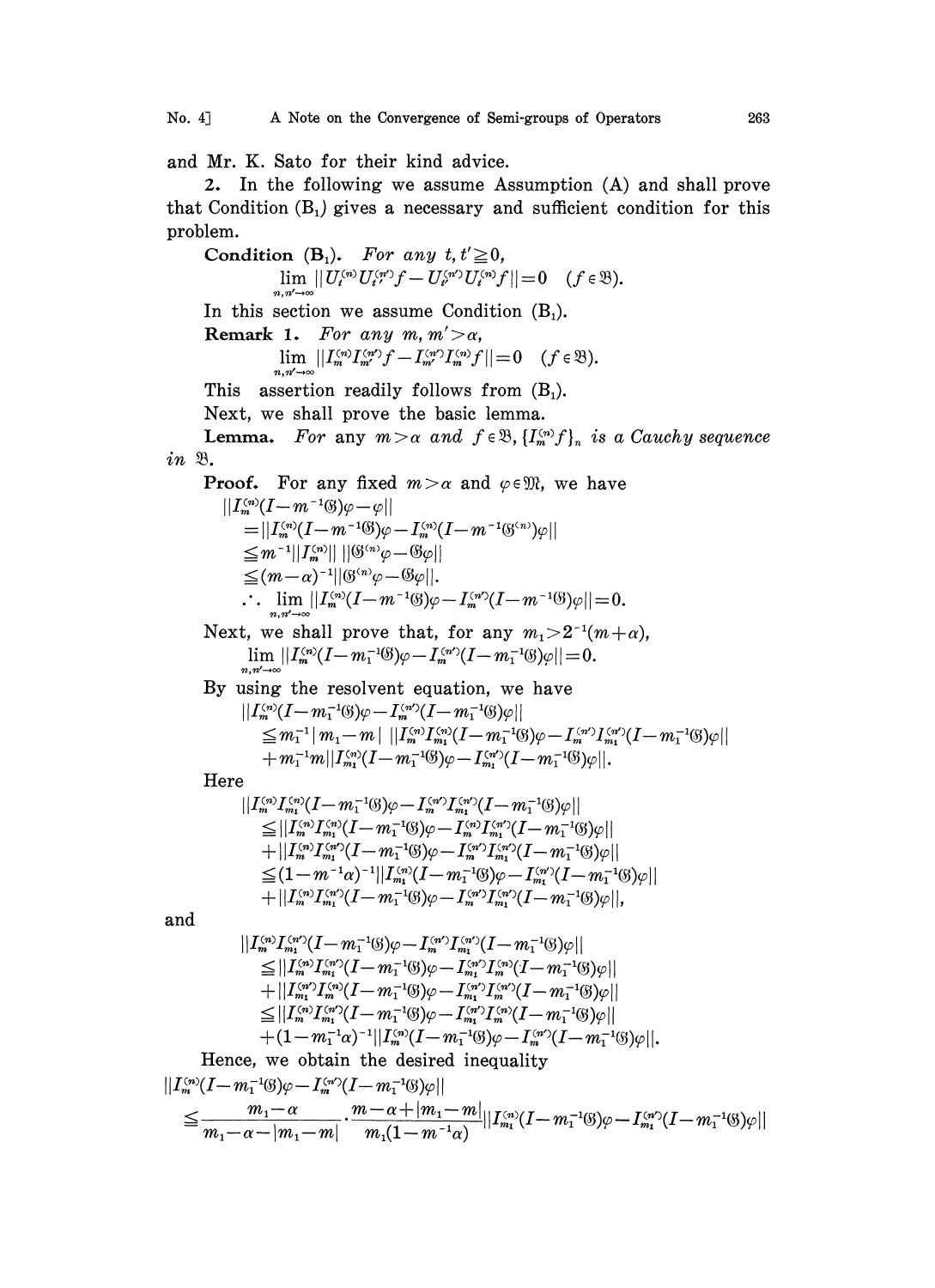264 M. HASEGAWA [Vol. 40,

M. HASEGAWA [Vol. 40,  
\n
$$
+\frac{m_1-\alpha}{m_1-\alpha-|m_1-m|} \cdot \frac{|m_1-m|}{m_1} ||I_{m_1}^{(m')}I_m^{(n)}(I-m_1^{-1} \mathcal{B})\varphi - I_m^{(n)}I_{m_1}^{(n')} (I-m_1^{-1} \mathcal{B})\varphi||.
$$
\nBy virtue of Remark 1, for any  $m_1 > 2^{-1}(m+\alpha)$ , there exists

By virtue of Remark 1, for any  $m_1 > 2^{-1}$ <br> $g \in \mathfrak{B}$  such that  $\lim_{n \to \infty} I_m^{(n)}(I-m_1^{-1}(\mathfrak{B})\varphi = g$ . We define

$$
\mathfrak{N}_m = \bigcup_{m_1 > 2^{-1}(m+a)} \bigcup_{\varphi \in \mathfrak{M}} \{f; f = (I - m_1^{-1} \mathfrak{B}) \varphi\}
$$

Then  $\overline{\mathfrak{N}}_m = \mathfrak{B}$ .

Thus we have proved that for any  $m > \alpha$  and  $f \in \mathcal{B}$ , there exists  $g_m \in \mathfrak{B}$  such that  $\lim_{m} I_m^{(m)} f = g_m$ . We define  $I_m f = g_m$  for  $f \in \mathfrak{B}$ .

**Theorem 2.** Under Condition  $(B_1)$ , we can construct a closed extension  $\widetilde{\mathfrak{G}}$  of  $\mathfrak{G}$  whose domain  $\mathfrak{D}(\widetilde{\mathfrak{G}})=\mathfrak{R}\supset \mathfrak{M}$ ,<br> $\widetilde{\mathfrak{G}}\omega=\lim h^{-1}(U,-I)\omega$  ( $\omega\in\mathfrak{M}$ 

$$
\widetilde{\mathfrak{G}} \varphi = \lim_{h \to 0} h^{-1} (U_h - I) \varphi \quad (\varphi \in \mathfrak{N}),
$$

where  $\{U_t\}$  is a semi-group obtained by

$$
U_t f = \lim_{m \to \infty} \exp(t \widetilde{\otimes} I_m) f \quad (f \in \mathfrak{B}).
$$

Moreover  $\{U_i\}$  satisfies  $U_i = \lim U_i^{(n)}$ .

**Proof.** In the proof of Lemma, we have obtained  $\mathfrak{D}(I_m)=\mathfrak{B}$  and  $I_m(I-m^{-1}(\mathcal{Y})\varphi=\varphi.$ <br>It readily follows that  $\Re(I_m)\supset\mathfrak{M}$ , the additivity and the boundedness

of  $I_m(||I_m|| \leq (1-m^{-1}\alpha)^{-1}).$ 

Letting  $n \to \infty$  in the resolvent equation for  $I_m^{(n)}$ , we have  $I_m f = m_1^{-1} (m_1 - m) I_m I_{m_1} f + m_1^{-1} m I_{m_1} f$ ,

$$
I_m f = m_1^{-1} (m_1 - m) I_m I_{m_1} f + m_1^{-1} m I_{m_1} f,
$$
  
\n
$$
I_m I_{m_1} f = I_m I_m f.
$$

Moreover we have

$$
\lim_{m\to\infty}I_m f=f\quad (f\in\mathfrak{B}),
$$

since

$$
||I_m\varphi-\varphi||\leq m^{-1}||I_m\mathfrak{G}\varphi||\leq (m-\alpha)^{-1}||\mathfrak{G}\varphi||\quad(\varphi\in\mathfrak{M}),
$$

and  $\overline{\mathfrak{M}}=\mathfrak{B}$ .

Now we show that  $I_m$  is a one-to-one transformation on  $\mathfrak{B}$  to its range  $\Re(I_m)$ . For any f,  $f' \in \mathcal{B}$  such that  $I_m f = I_m f'$ , we have, using the resolvent equation

$$
I_m f = m_1^{-1} (m_1 - m) I_{m_1} I_m f + m_1^{-1} m I_{m_1} f,
$$
  
\n
$$
I_m f' = m_1^{-1} (m_1 - m) I_{m_1} I_m f' + m_1^{-1} m I_{m_1} f'.
$$
  
\n
$$
\therefore I_{m_1} f = I_{m_1} f' \quad (m_1 > \alpha),
$$

and letting  $m_1 \rightarrow \infty$ , we have  $f = f'$ .

Since the resolvent equation shows that  $\Re(I_m)=\Re(I_m)=\Re$  for any  $m, m'$ , we have the inverse operator  $I_m^{-1}$  on  $\Re$  to  $\Re$ .

We define the additive operator  $\widetilde{\mathfrak{G}}_m$ ,

$$
\widetilde{\mathfrak{G}}_m\!=\!m(I\!-\!I_m^{-1}).
$$

We shall prove that  $\widetilde{\mathfrak{G}}_m$  is independent of m. For any  $f \in \mathfrak{B}$ .  $\widetilde{\mathfrak{G}}_m I_m f = m(I - I_m^{-1})I_m f = m(I_m - I)f$ .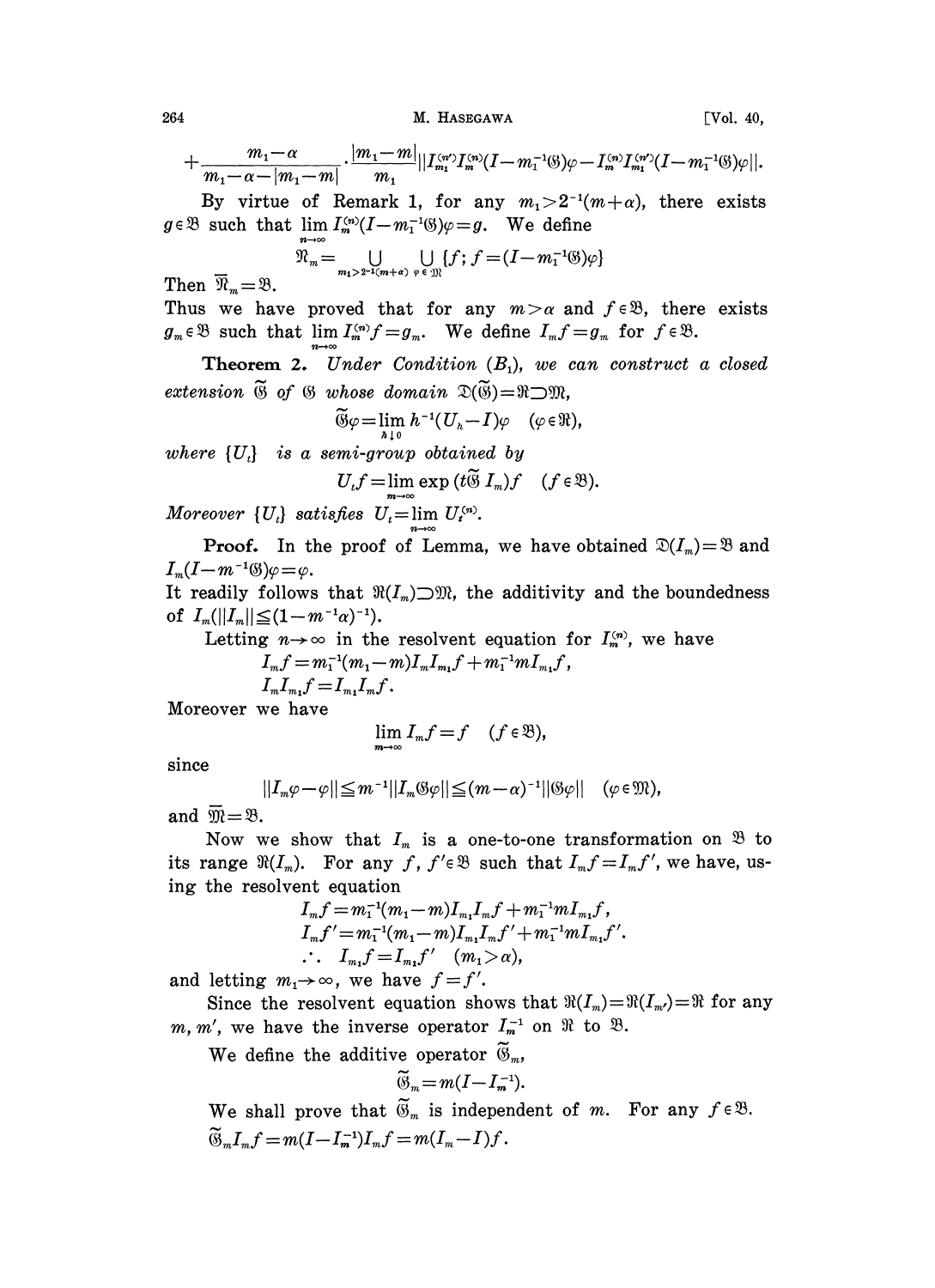On the other hand

$$
\widetilde{\mathfrak{G}}_{m_1}I_mf = m_1(I - I_{m_1}^{-1})I_mf = m_1I_mf - m_1[m_1^{-1}(m_1 - m)I_mf + m_1^{-1}mf].
$$
  

$$
\widetilde{\mathfrak{G}}_m = \widetilde{\mathfrak{G}}_{m_1} = \widetilde{\mathfrak{G}}.
$$

Since additive operator  $\widetilde{\mathfrak{G}}$  whose domain is dense in  $\mathfrak{B}$  has linear operators  $\{I_m=(I-m^{-1}\widetilde{\mathfrak{B}})^{-1}\}$  on  $\mathfrak{B}$  to  $\mathfrak{R}$  which satisfy  $||I_m|| \leq (1-m^{-1}\alpha)^{-1}$ , by the characterization theorem for the infinitesimal generator, there exists a semi-group  $\{U_i\}$ 

$$
U_t f = \lim_{m \to \infty} \exp(t \widetilde{\otimes} I_m) f \quad (f \in \mathfrak{B}),
$$

such that

$$
\lim_{h \downarrow 0} h^{-1}(U_h - I)\varphi = \widetilde{\mathfrak{G}}\varphi \quad (\varphi \in \mathfrak{N}).
$$

Since we have proved that for any  $\varphi \in \mathfrak{M}$ 

$$
I_m(I-m^{-1} \mathcal{B})\varphi = \varphi,
$$

if readily follows that  $\widetilde{\mathfrak{B}}$  is a closed extension of  $\mathfrak{G}$ .

The proof of the last part of this theorem is the same as that of  $\lceil 1;$  Theorem 5.1.

3. Remark 2. Under Assumption (A), the following conditions are mutually equivalent.

- (B<sub>1</sub>) lim  $||U_i^{(n)}U_{i'}^{(n)}f U_{i'}^{(n)}U_i^{(n)}f|| = 0$   $(t, t' \ge 0, f \in \mathcal{B})$  $\lim_{m,m \to \infty} \frac{m!}{|I_m^{(m)}I_m^{(m)}f - I_{m'}^{(m)}I_m^{(n)}}f|| = 0$  (*m*, *m'* > *a*, *f*  $\in \mathfrak{B}$ )  $(B_2)$
- (B<sub>a</sub>)  $\lim_{t \to \infty} ||U_i^{(m)}f U_i^{(m)}f|| = 0$  (t \ge 0, f) (B<sub>4</sub>)  $\lim_{m} ||I_{m}^{(n)}f - I_{m}^{(n)}f|| = 0$  (m

**Proof.** By Remark 1, Lemma and Theorem 2,  $(B_1) \Rightarrow (B_2) \Rightarrow (B_4) \Rightarrow$  $(B_3)$  is obvious.

 $(B_3) \Rightarrow (B_1)$ : we define  $U_t f = \lim_{n \to \infty} U_i^{(n)} f$ , then<br>  $||U_i^{(n)} U_i^{(n')} f - U_i^{(n')} U_i^{(n)} f||$ <br>  $\lt ||U_i^{(n)} U_i^{(n')} f - U_i^{(n)} U_i^{(n)} H|| + ||U_i^{(n)} U_i^{(n)} f - U_i^{(n)} H||$  $\leq ||U_i^{(n)}U_{i'}^{(n')}f-U_i^{(n)}U_{i'}f|| + ||U_i^{(n)}U_{i'}f-U_iU_{i'}f||$  $+||U_iU_{i'}f-U_{i'}U_{i}f||+||U_{i'}U_{i}f-U_{i'}^{(n')}U_{i}f||+||U_{i'}^{(n')}U_{i}f+U_{i'}^{(n')}U_{i}^{(n)}f||.$ 

Here

$$
||U_tU_{t'}f - U_{t'}U_tf||
$$
  
\n
$$
\leq ||U_tU_{t'}f - U_t^{\langle n \rangle}U_{t'}f|| + ||U_t^{\langle n \rangle}U_{t'}f - U_t^{\langle n \rangle}U_{t'}^{\langle n \rangle}f||
$$
  
\n
$$
+ ||U_t^{\langle n \rangle}U_t^{\langle n \rangle}f - U_t^{\langle n \rangle}U_tf|| + ||U_t^{\langle n \rangle}U_tf - U_{t'}U_tf||.
$$
  
\n
$$
\therefore \lim_{n \to \infty} ||U_t^{\langle n \rangle}U_t^{\langle n \rangle}f - U_t^{\langle n \rangle}U_t^{\langle n \rangle}f|| = 0 \quad (t, t' \geq 0, f \in \mathbb{R}).
$$

It readily follows from Theorem 2 and Remark 2 that

Remark 3. Under Assumption  $(A)$ , there exists a closed extension  $\widetilde{\mathfrak{G}}$  of  $\mathfrak G$  which is the generator of a semi-group  $\{U_t\}$ , where  $U_t = \lim U_i^{(n)}$ , if and only if Condition (B<sub>i</sub>) is satisfied.

Remark 4. In Theorem 2, if the following Condition (C) is satisfied, then  $\widetilde{\mathfrak{B}}$  is the closure of  $\mathfrak{B}$ :